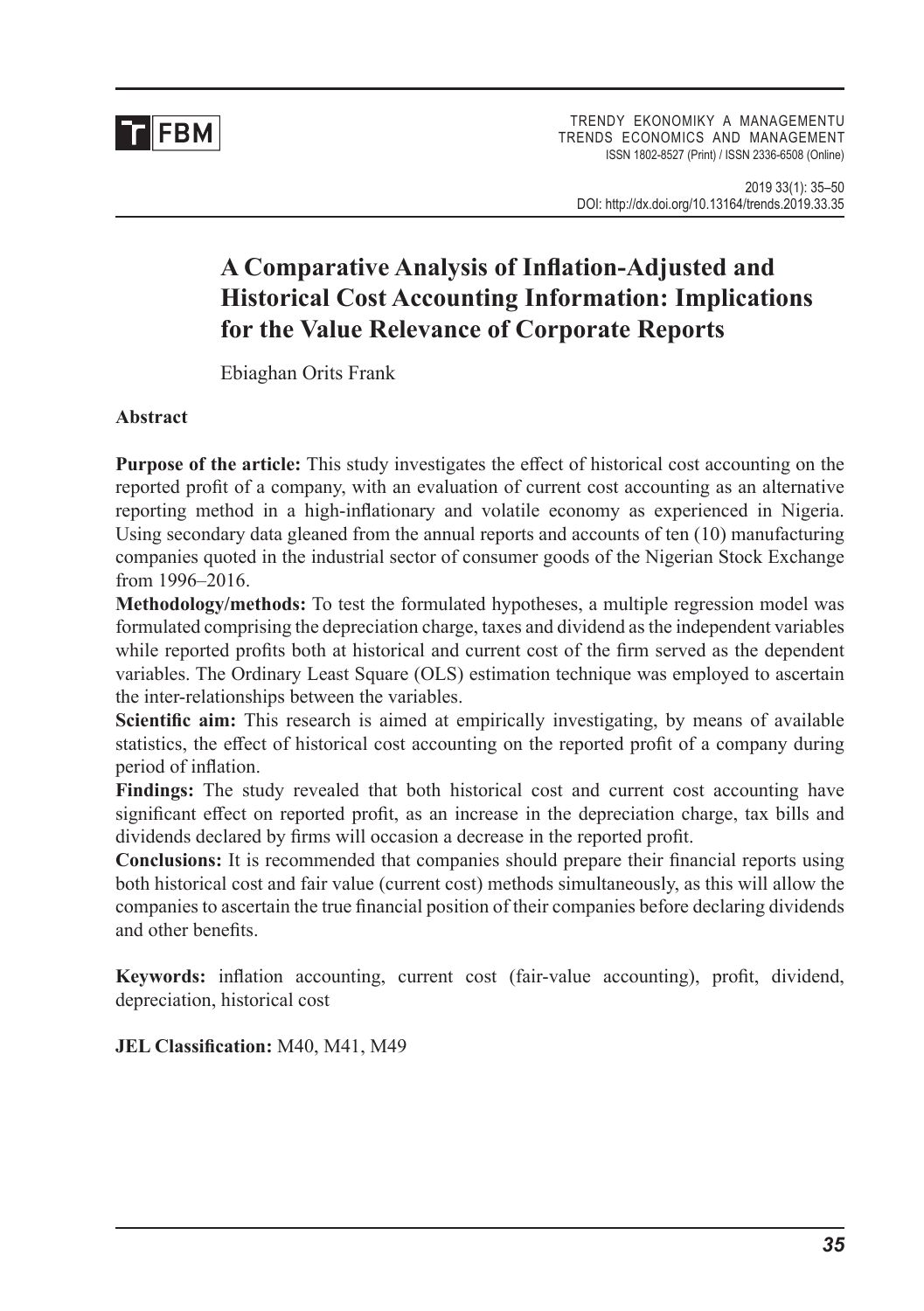### **Introduction**

Accountancy has been severally defined as the process of recording, summarizing, analysing, interpreting and communication of financial information to equity owners of the corporate entities, with a view to aiding effective decision-making. Yet it is sufficient to note that the principal medium for communicating such financial information is through the published corporate reports comprising the statement of financial position, the statement of comprehensive income and all other various accounts as stipulated by IAS 1 and IFRS 1. However, for these published financial reports to serve any meaningful purpose, they must satisfy the threshold qualities of relevance and reliability. According to Gore, Hertz (2016), financial statements have the quality of relevance when they have the ability to influence the decision of users by helping them evaluate past, present or future events or confirming or correcting their past evaluations. The measurement of income is fundamental to financial reporting. It is the basis for stewardship accounting and the wealth maximization objective. It is within this context that current value accounting can provide an insight into possible distributable real income attributable to a business. Currently, the information contained in the published financial statements is traditionally prepared under the historical cost convention (a situation in which accountants record revenue, expenditure and assets acquisition and disposal at the actual amount of money or money worth received or paid to complete the transaction) which under certain circumstances, given fluctuations in the general price levels, can present financial information in a false and misleading manner, thus bringing to question the value relevance and decision usefulness of such statements in terms of reliability and relevance.

# **1. Rationale/objectives of the study**

The relevance of the financial reports based on historical accounting practice has continued to generate intense debates at different forums around the world; see *e.g.* Kekung, Effiong (2012); Bello (2009); Chea (2011). This is especially germane in a high inflationary and distorted economy like Nigeria; except for a few items (assets revaluation, as a major example), financial information in many Nigerian companies are stated under the historical cost convention; this policy is clearly spelt out in the annual reports and accounts of these companies as part of the significant accounting policies adopted in the preparation and presentation of financial statements. According to Maxwell, Argundu (2012), the major shortcomings of historical cost convention include the failure to show whether a company is earning sufficient funds to enable it to maintain its capital in real terms and the extent to which funds can prudently be distributed in the form of dividends. Specifically, the weaknesses of the historical cost convention are reflected in the reliability and usefulness of the reported operating performance balance and the interpretation of financial statements. In terms of operating performance, historical cost accounting matches the current revenue (in current prices) with historical costs such as depreciation of fixed assets. During an inflationary period, the matching process results in inflated profits being reported. Therefore, for the purpose of maintaining business capital in real terms, there is the need to make the necessary adjustments in the historical cost. The impact of changing prices on financial reports in Nigeria is significant and demands careful attention by relevant professional and regulatory bodies, yet so far little has been done to ensure that reporting companies adequately reflect the impact of inflation on their financial statements.

In general, the objective of this paper is aimed at critically examining the effects of current cost and historical cost accounting on the reported profit of quoted firms as it relates to the value relevance and decision usefulness of corporate reports, taking into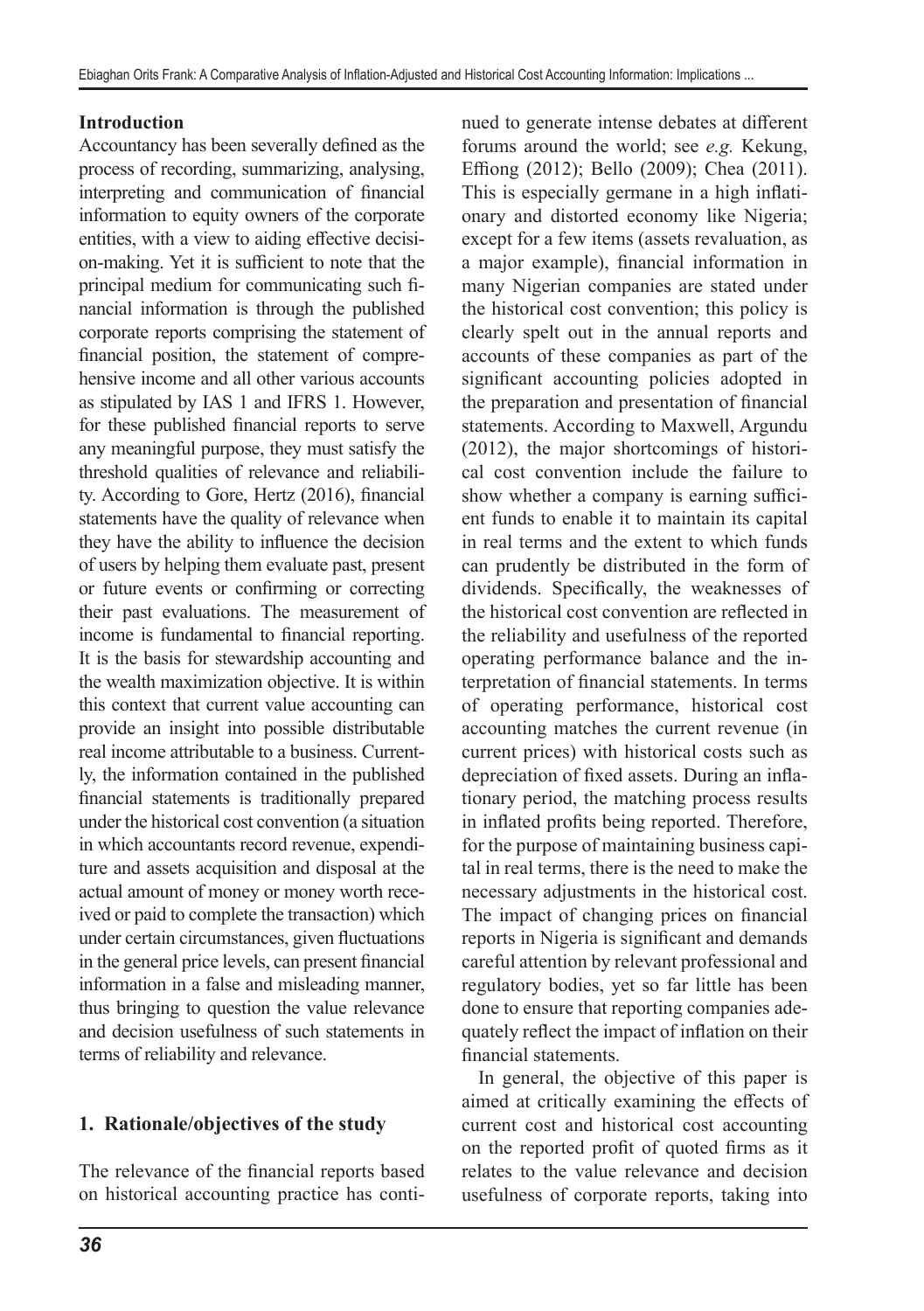account the effect of inflation. Specifically, the research will focus on the following objectives:

- To ascertain the extent to which depreciation charge distorts the value of reported profit using both historical cost accounting and current cost accounting;
- To examine the extent to which tax distorts the value of reported profit using both historical cost accounting and current cost accounting;
- To examine the extent to which dividend distorts the value of reported profit using both historical cost accounting and current cost accounting.

# **2. Literature review**

Financial reporting as defined by Ijeoma (2014) is the means of conveying to management and interested outsiders a concise picture of the profitability and financial position of the business. She concluded that it is made up two statements, i.e a balance sheet and an income statement. Koonce, Nelson, Shakespeare (2011), on the other hand, state that the financial report is synonymous with the financial statement and is a statement which summarizes the information of the firms, financial situation to owners, creditors and the general public. The International Accounting Standard (IAS, 2005) recorded that financial statements consist of the statement of comprehensive income and the statement of financial position, value added statement, notes to the account and five-year historical financial summary. From the researcher's perspective, financial statements are the means by which investors, governments, creditors, competitors, suppliers, customers, and the general public who have no access to management accounts evaluate the performance of an enterprise. They are the communication link between the management and the members of the public. According to the Trueblood report (1973) (in Glautier, Underdown, 1986), the objectives of financial reporting by business enterprises are to:

- Provide information useful for making economic decisions;
- Serve primarily those users who have limited authority, ability or resources to obtain information and who rely on financial statement as either a principal source of information about the enterprise's economic activity;
- Provide information useful to investors and creditors for predicting, comparing and evaluating potential cash flow in terms of the amount, timing and related uncertainty;
- Provide users with information for predicting comparing and evaluating the enterprise earning ability;
- Provide information useful for the forecasting process. Financial forecasts should be provided when they will enhance the reliability of user's predictions;
- Report on those activities of the enterprise affecting society, which can be determined and described or measured and which are important to the role of the enterprise in its social environment.

The need for inflation adjusted financial statements to reflect current prices has generated heated debates within the accounting discipline, which has polarized accounting professionals into two different schools of thought; the current value or fair value accounting proponents and the historical cost accounting proponents, with the former advocating the need for current value adjustments, while the latter discourages its adoption on the grounds that the techniques were too complex and cumbersome. Proponents of the inflation-adjusted accounts include Sweeney (1927); Kirkman (1974); Anao (2003) and Ebiaghan (2009). Chief opponents include Ijiri (1971); Gore, Hertz (2016); Kirkulak, Balsari (2009) and Effiong (2008). Inflation accounting also known variously as current cost accounting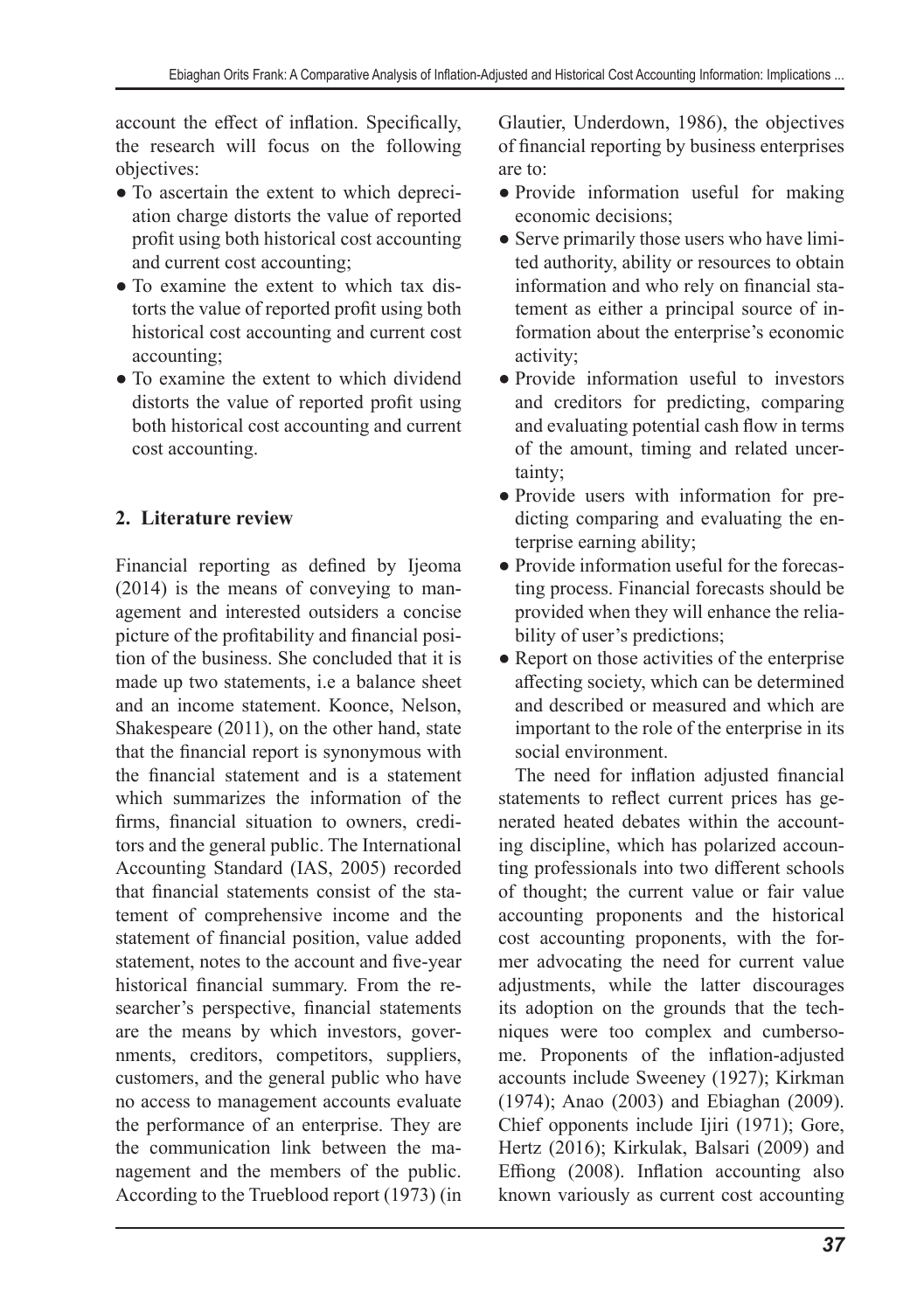or fair value accounting or purchasing power accounting is concerned with the appropriate valuation of the inventory, assets and other cost items whose values are influenced by regular price changes. It is envisaged that this adjustment will be carried out through the preparation of set of current cost accounts and balance sheets and current cost reserve into which the historical cost and current cost differentials are consolidated. Inflation accounting is thus a revolutionary offspring of conventional accounting that seeks to expand the scope and accountability power or degree of traditional accounting. It is worth noting the achievement of the present system of historical cost accounting; it will be more beneficial if the HCA system is modified to enhance the accountability and the provision of accounting information that is used to make investment and development planning decision. However, several attempts have been made in the United Kingdom (UK) to prescribe and enforce inflation accounting as described in Table 1.

Eventually, ED 35 never became a standard, which more or less saw the demise of the UK attempts to further develop inflation accounting (Anao, 2003). However in Nigeria, attempts have been made by the Nigerian Accounting Standards Board (NASB, 2001) to introduce current value adjusted accounts by releasing the Exposure Draft ED-22 financial reporting in an inflationary environment. Arguably, inflation accounting or current cost accounting has been one of the most controversial issues in the field of accountancy for the past three decades; this

controversy, according to Anao (1995) is not new. Despite the furore it has generated in every circle where it has been discussed and the copious nature of current cost accounting, this nutty issue has blatantly refused to be solved. Anao (2003) further stated:

*"There remain, however wide, (almost) bridgeable differences in the method that (have been) proposed for dealing with the problems. There have arisen, during the last two decades, several published standards and even a greater number of exposure drafts issued by various national standards certain bodies and also the International Accounting Standards Committee (IASC) proposing varying methods to deal with this, example SSAP 7, SSAP 16, IAS 15, IAS 29, etc. The current position however is that apart from one or two countries in Latin America, no other country have uniformly adopted any form of price level."*

Anao (1995) further observed that of the developed countries, especially those of the Western Hemisphere do not see the need to adopt current cost accounting or inflation accounting. This is because with their anual inflation rate of between four or six per cent, they do not experience the problem in the same degree as in the developing economies with the inflation rate as high as 200 or 500 per cent annually. Therefore, on the final note, he concluded that there could be no absolute reason for countries of the developing world like Nigeria to feel complacent.

Inflation accounting is concerned with how the issue of price level changes affects business transaction and financial records. It

| January 1973  | Exposure Draft No. 8 was published seeking to introduce a General Purchasing Power<br>Accounting System (GPPA) |
|---------------|----------------------------------------------------------------------------------------------------------------|
| May 1974      | Provisional SSAP 7 was published on Current Purchasing Power Accounting (CPP)                                  |
| November 1976 | ED 18 was published on Current Cost Accounting (CCA)                                                           |
| April 1979    | ED 24 was issued amending ED 18                                                                                |
| March 198     | SSAP 16 was published and PSSAP 7 repealed                                                                     |
| 1984          | ED 35 published seeking to review SSAP 16                                                                      |
|               | Source: Anao (2003).                                                                                           |

*Table 1. Timeline of United Kingdom's (UK) attempts to enforce Inflation Accounting.*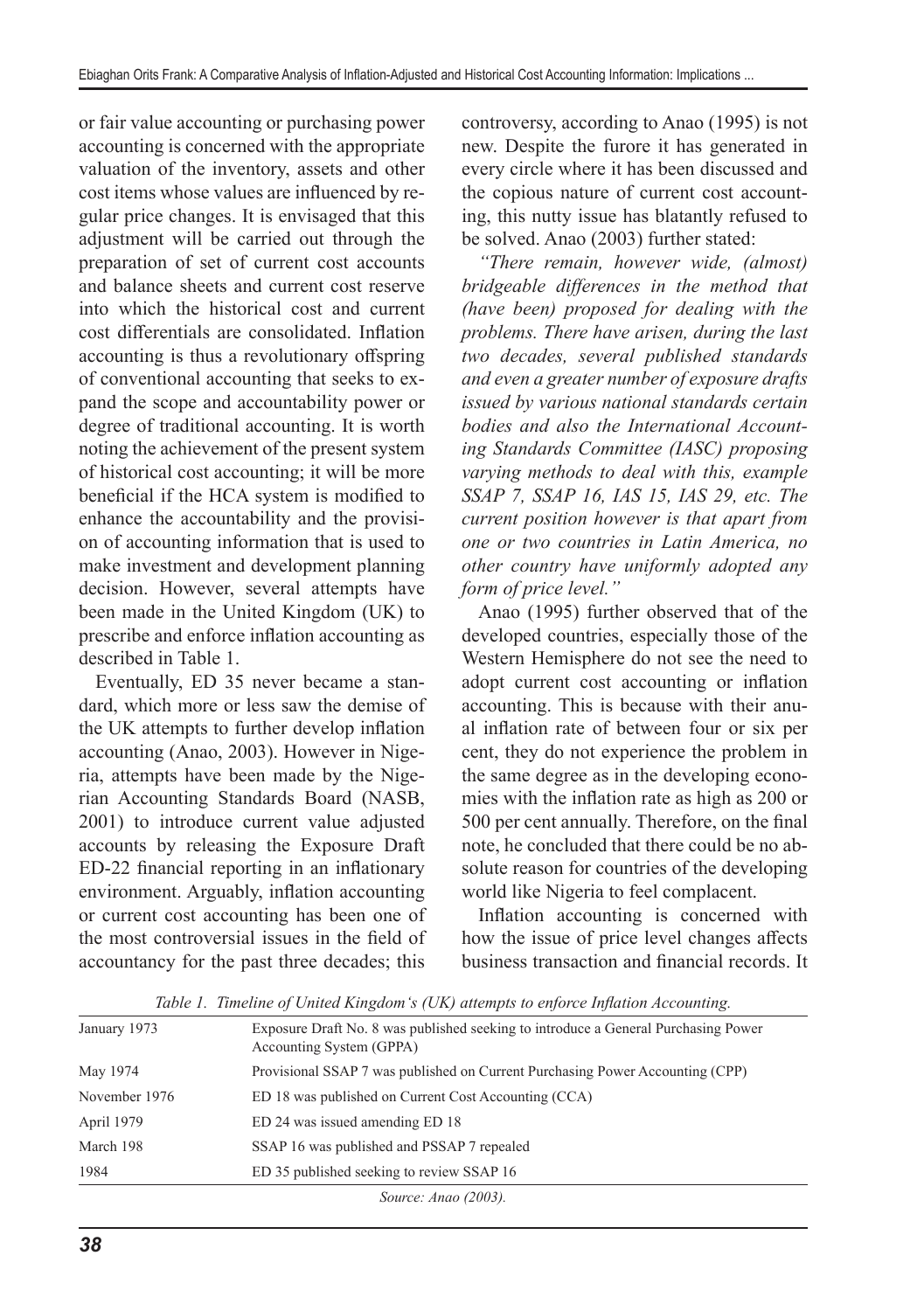is therefore concerned with the task of dealing with the issue of value relevance and decision usefulness of financial reports to changes in the general purchasing power. According to Chea (2011):

*"Inflation accounting is simply an improved system of measurement which brings financial statements into harmony with current costs and values and provides a foundation for analysis of a company's economic earnings and financial position in an inflationary environment, including any special effect of inflation".*

Although the same definition explains and adequately defines the concepts, the researcher attempts to put it in a more refined manner below:

*"Inflation accounting is an accounting system or method which seeks to accommodate the monetary and absolute effect that changing price levels have on traditional accounting system or the historical cost system. In a particular period, the aim is to adjust the financial records and reported statements so as to eliminate the effect that such price movement may have on the historical cost book values with the aim of maintaining capital and giving effect to the reported statements and any such decision that may be based on the reported information".*

# **Accounting implications of inflation**

As discussed by Song, Thomas, Yi (2010) and Williamson (2003), some of the accounting implications of inflation are discussed under the following headings viz:

**Selling prices:** During high inflationary periods, a company's ability to fix selling prices and maintain them for a reasonably long period is usually difficult. Companies face several difficulties in sustaining consumer demand as a result of the random behaviour of prices, the effect of which is that demand may fall if prices are considered too high by consumers. On the other hand, the fixing of selling prices becomes guesswork as a result of the unpredictable changes in economic conditions and prices over a short period of time. The ultimate result of this is that profit making becomes a hardball game, making performance to depend to a great extent on the company's ability to manipulate prices. This is simply a game of luck for financial managers.

**Financial planning:** As a result of the difficulties of appropriate pricing, the planning of a firm's finances becomes particularly challenging; obviously, it would be better for plans to be reviewed as frequently as economic conditions change. In recent times, especially in the developed countries, the profession of financial management has become crucial, as the survival of companies engaging in competitive production depend on excellent financial planning and management.

**Taxation and replacement of assets:** During periods of inflation, Maino, Palea (2012), observed that 'traditional historical accounting' tends to overstate profits and these artificial' profits are then taxed by the relevant authorities. Unless various supplementary tax allowances and incentives are granted by the tax authorities, the tax burden will be excessive and higher than the taxes which would have been paid if the reported profits had been adjusted for inflation. As a result of the foregoing, companies are bound to face serious cash shortages. Consequently, the replacement of assets whose prices have risen as a result of inflation becomes difficult; as such companies have to look elsewhere for funds to facilitate such replacement.

**Monetary asset or liquidity:** During inflationary times, the holding of stocks of goods is advantageous as their value tend to rise in money terms. On the other hand, the holding of liquid or monetary assets *e.g.* cash, bank balances and debts, becomes counterproductive. For example, a bank balance of ten thousand naira  $(\mathbb{N} 10,000)$  held for eight  $(8)$ months, during which the purchase power of the currency has fallen by 15% will in real terms be worth only 85% of its value eight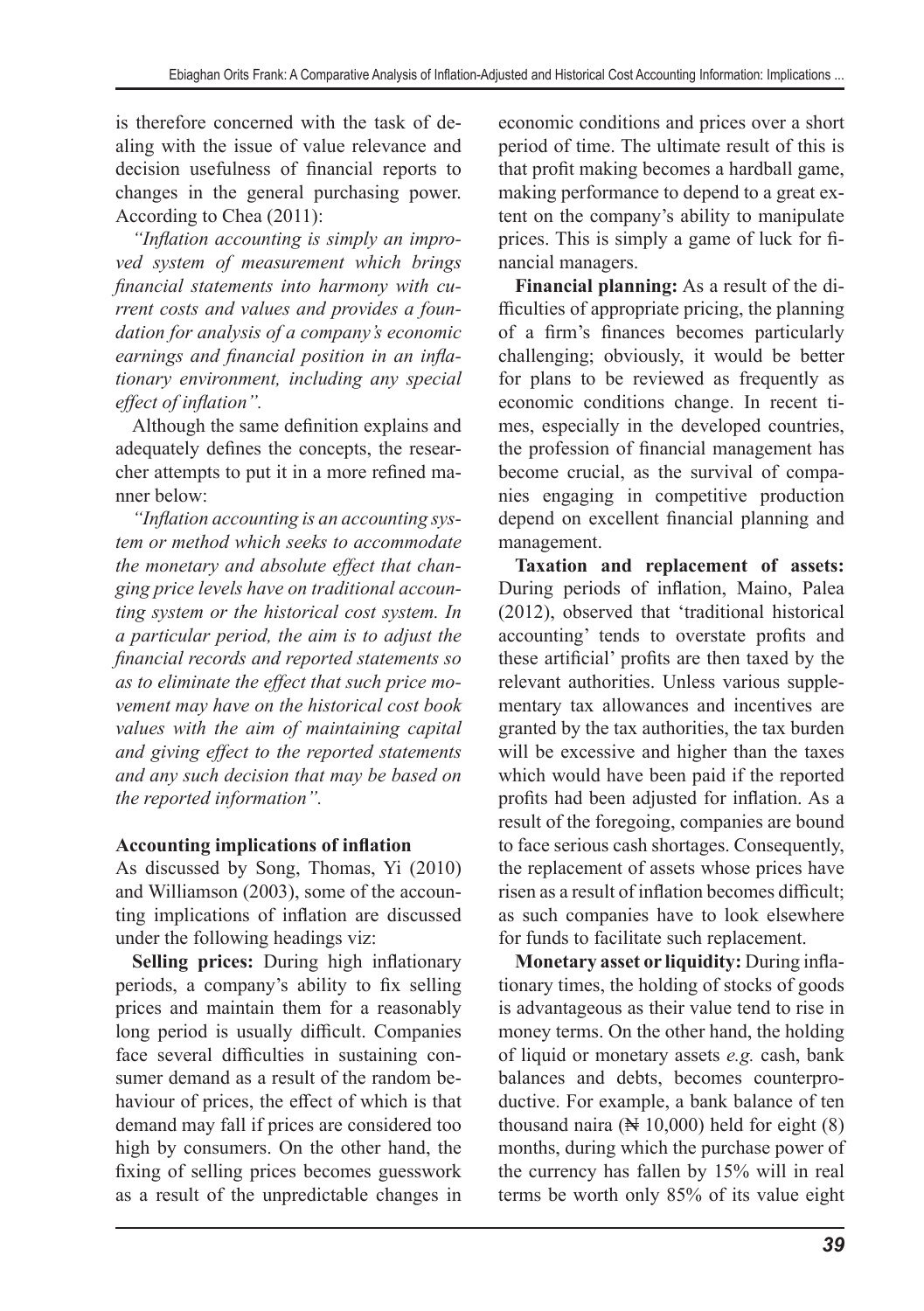(8) months before. Similarly in real term, a debt of  $\mathbb N$  10,000 held continually over this same period will have seen its real value fall by 15%; this is what is known as debtor loss and creditor gain during inflation.

**Dividend distribution:** Just as it is tedious to calculate profit, so it is equally tedious to decide how much to be paid to equity and shareholder without impairing the efficiency and operating capability of the company (Anao, 2003). At the same time, the shareholder, on the other hand, will be expecting higher dividend payments as a reprieve or succour from the general price increase in commodity and consumer goods. If a company pays out a high proportion of its profit as dividends and the profit is overstated as it has been historically computed at current prices, it is certain that there will be the danger that the dividend could be paid out of capital if the dividend exceeds the amount of the real profit. Okafor, Ogiedu (2012) supported basing depreciation upon the replacement rather than historical (original) cost. This might be a way out of any such issue, and they went further to state that the question generally asked in accounting for fixed assets and depreciation charge is "can something be done to incorporate the changes in the purchase power of money" in the income statement. Musa, Yinka (2012), in corroborating this position, stated that failure to acknowledge the effect of changing price levels in the accounts will generally lead to a distortion of specific factors which many types of decision are usually based. The resultant decisions may therefore be misleading to the extent of any distortion contained in the accounts.

# **3. Research methodology**

The method of data analysis employed is statistical, through descriptive analysis of sourced data. The data collected for the study were analysed by running a multiple re-

*40*

gression technique using the Ordinary Least Square (OLS) technique to test the formulated hypothesis, in addition other tools like t-test, f-test, Durbin Watson, or R-squared, among others, were employed to provide a good estimate of the observed decision variables. The population of this study consisted of all 25 companies listed in the Consumer Goods Industrial Sector on the Main Board of the Nigerian Stock Exchange (NSE). This sector comprises companies that are engaged in the production and manufacturing of final goods. In general, these are products and services classified for personal use, specifically intended for the mass market.

This major sector encompasses goods that are consumed rather than used in the production of other goods, and include both durable and non-durable consumables. This sector comprises manufacturers of automobiles/ auto parts, household durable goods, textiles and apparel, as well as manufacturers of food, beverages and tobacco products. The Main Board primarily features shares of large (*e.g.* blue chip) companies. Issuers admitted to this Board can access an unlimited amount in funds from the public.

A sample of ten (10) of these companies in the aforementioned sector were randomly selected from the study population as represented in Table 2. According to Maxwell, Argundu (2012), it is common in research studies to use 10 per cent sample size, because sample size of 10 per cent of the population has been proven to be more than adequate in research projects. Okafor, Ogiedu (2012) corroborated this view when they stated that where a population is known, at least 10 per cent of it constitutes a researchable sample. For this study, ten companies where selected amounting to 20.83% of the population. The analysis worked with secondary data, including the five-year financial summary in the Annual Reports of the quoted companies in the sample size, which spanned the period, 1996–2016 (21 years).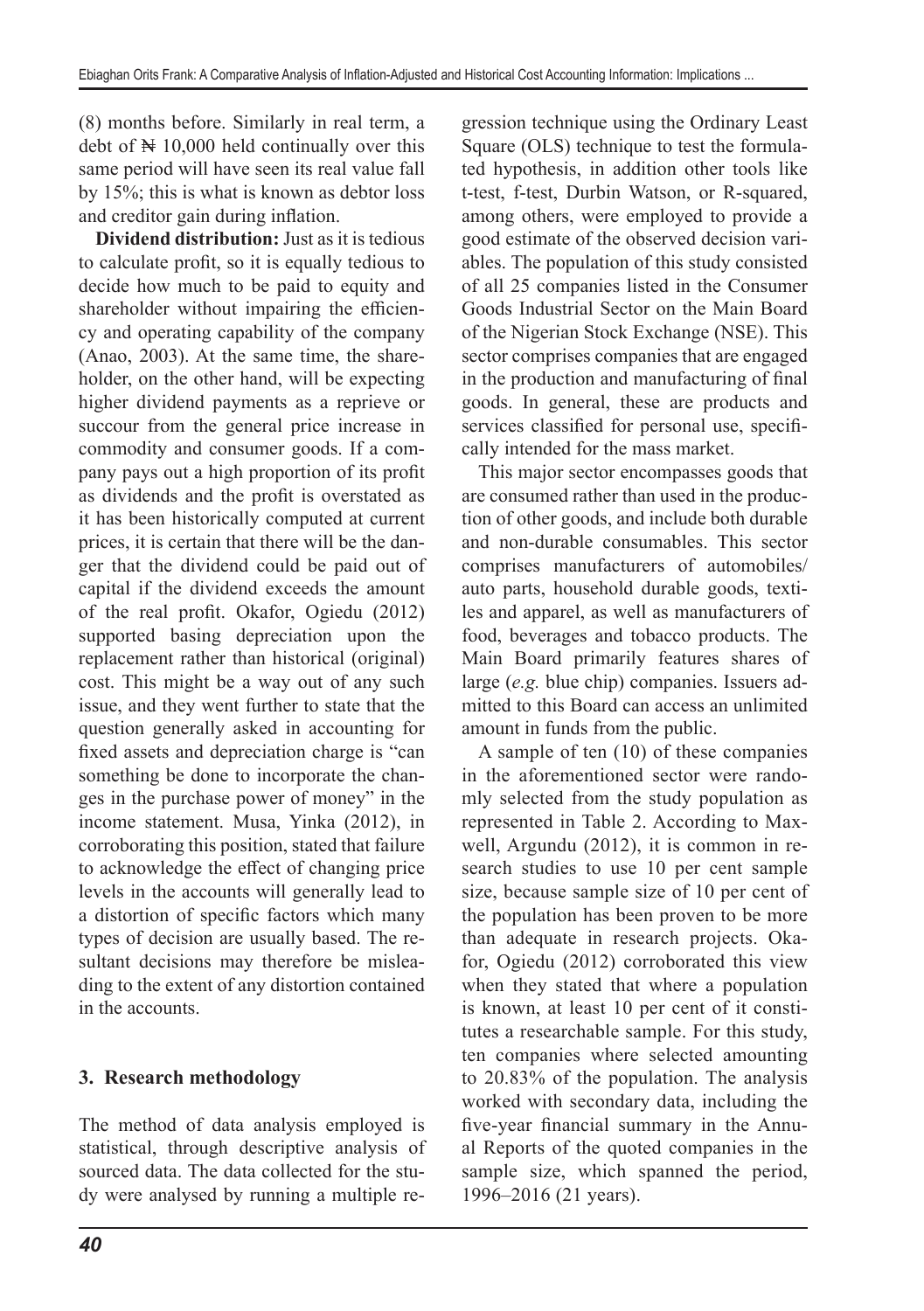| S/NO           | <b>FIRMS</b>                     | <b>TICKER</b>      |
|----------------|----------------------------------|--------------------|
| 1              | 7-Up Bottling Company            | 7UP                |
| $\overline{c}$ | Cadbury Nigeria Plc              | <b>CADBURY</b>     |
| 3              | Flour Mills Nigeria Plc          | <b>FLOURMILLS</b>  |
| 4              | Northern Nigeria Flour Mills Plc | <b>NORTHFLOURS</b> |
| 5              | Nestle Nigeria Plc               | <b>NESTLE</b>      |
| 6              | National Salt Company Plc        | <b>NASALT</b>      |
| 7              | Nigeria Bottling Company         | <b>NBC</b>         |
| 8              | P.S Mordrides                    | <b>PSM</b>         |
| 9              | Union Dicon Salt                 | <b>UDICON</b>      |
| 10             | UTC Nigeria Plc                  | UTC                |

*Table 2. List of companies examined for the study.*

*Source: Author's compilation.*

The hypotheses of the study are stated below:

*H01: Depreciation charge does not have any significant effect on reported profit using both historical and current costs accounting.*

*H02: Tax value does not distort the value of reported profit using both historical and current costs accounting.*

*H03: There is no significant effect between the dividend and reported profit using both historical and current costs accounting.*

### **Model specification**

In analysing the study, the multiple regression technique was adopted because it measured the relationship between the dependent and the independent variables. In order to test the hypotheses, the research adopts the model of Paton (2000), Tearney (2004) and Kekung, Effiong (2012) with slight modifications stated in their explicit form:

Model 1:  $RPHC = \alpha_0 + \alpha_1 DEP + \alpha_2 TAX + \alpha_3 DIV + \mu_t ...$  (1)

Model 2:

$$
RPCC = \beta_0 + \beta_1 DEP + \beta_2 TAX + \beta_3 DIV + \mu_t ... , (2)
$$

where:

| RPHC        | reported profit at historical cost, |
|-------------|-------------------------------------|
| <b>RPCC</b> | reported profit at current cost,    |

| DEP | depreciation, |
|-----|---------------|
| TAX | taxes.        |
| DIV | dividend,     |

 $\alpha_0, \alpha_1, \alpha_2 \geq 0; \beta_0, \beta_1, \beta_2 \geq 0.$ 

Data for current cost were adjusted for inflation using the consumer price index for various years under the scope of the study. It is sufficient to note that the Ordinary Least Squares (OLS) technique with its desirable property of being a consistent and unbiased estimator was applied. Specifically, both the F statistic and t-statistic will be used to test the various hypotheses. The decision rule for both the F and t statistics is that if the F calculated  $>$  F critical and if the t calculated  $>$  t critical, we validate the alternative hypotheses and invalidate the null hypotheses.

### **4. Results and discussion**

### **Analysis of Descriptive Statistics**

The descriptive statistics for the variables, *i.e.* the Reported Profit at Historical Cost (RPHC), Reported Profit at Current Cost (RPCC), Depreciation (DEP), Dividend (DIV) and Taxes (TAX) are provided below:

Table 3 presents the summary of the three independent variables (depreciation, taxes and dividend) and reported profit at historical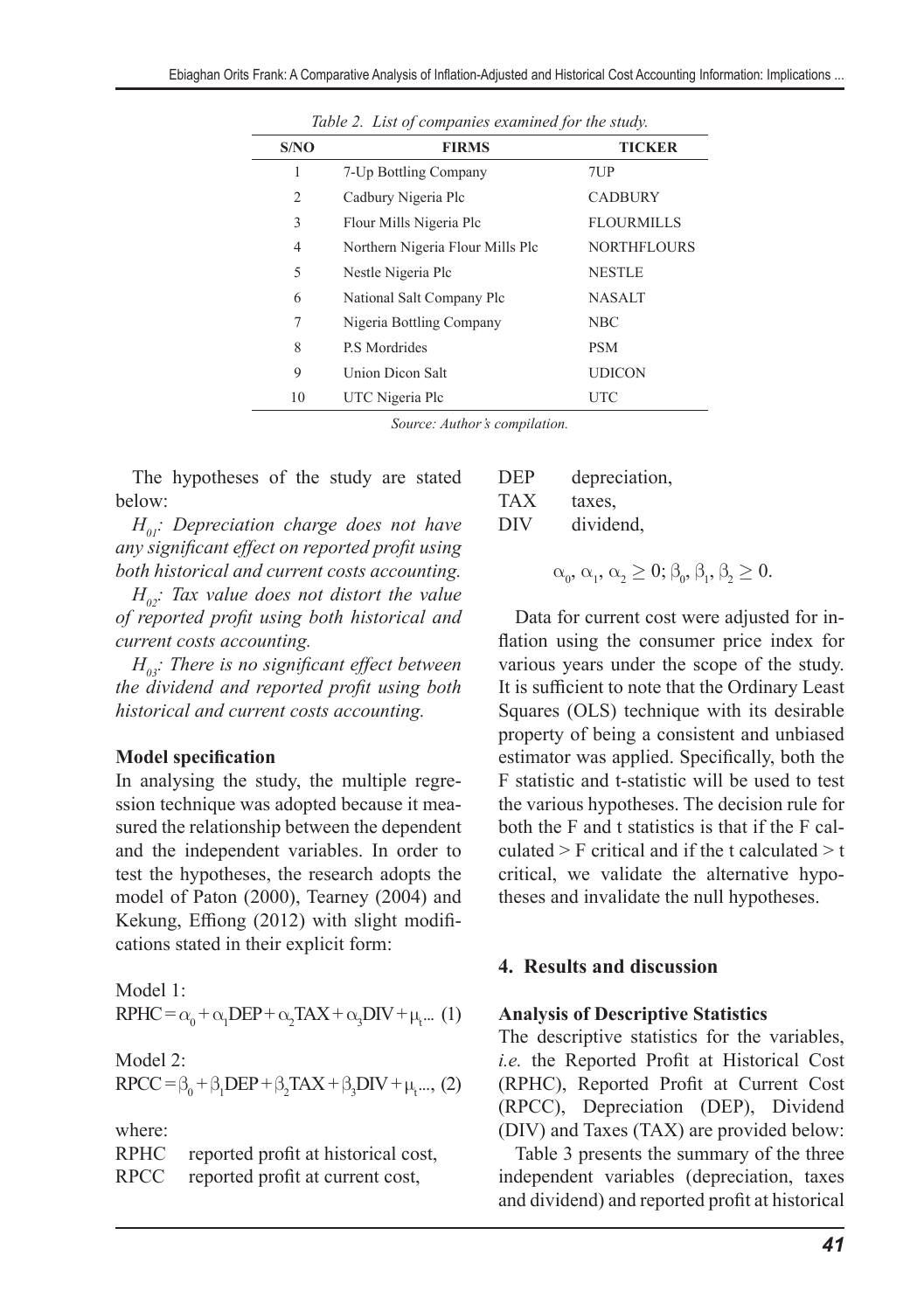| <b>Variable</b> | Mean     | Std. dev.   | Min. value | Max. value |
|-----------------|----------|-------------|------------|------------|
|                 |          | <b>RPHC</b> |            |            |
| Overall         | 19.68628 | 37.47032    | $\theta$   | 331.19     |
| <b>Between</b>  |          | 33.611      | .9571429   | 178.8257   |
| Within          |          | 16.9881     | 94.41514   | 172.7249   |
|                 |          | <b>DEP</b>  |            |            |
| Overall         | 47.1345  | 876.358     | 195        | 607        |
| Between         |          | 34.335      | 57.11      | 78.412     |
| Within          |          | 34.4021     | 75.14673   | 205.0333   |
|                 |          | <b>TAX</b>  |            |            |
| Overall         | 80.66243 | 152.6249    | 931        | 1008       |
| <b>Between</b>  |          | 117.5091    | 161        | 628.4286   |
| Within          |          | 98.10852    | 689.3376   | 702.6624   |
|                 |          | DIV         |            |            |
| Overall         | 44.82846 | 102.402     | $\theta$   | 910        |
| <b>Between</b>  |          | 85.77734    | $\theta$   | 585.1429   |
| Within          |          | 56.62224    | 294.3144   | 615.9713   |

*Table 3. Summarised variables of the Reported Profit at Historical Cost and independent variables.*

*Source: Researcher's computation via STATA 13.0.*

cost for the entire panel of 10 consumer goods firms over 21 years (1996–2016). The overall reported profit at historical cost is  $\mathbb{N}$  19.69 with the standard deviation of approximately 38%. This means that the reported profit at historical cost can deviate from mean to both sides by 37%. The highest reported profit at historical cost recorded on accounting year of 2016 is  $\aleph$  331.19 by Nestle Nigeria Plc. The minimum is 0 due to the fact that some firm's data were not consistent during the period under review. The minimum and the maximum between the firms are  $\cancel{\text{N}}$  0.957 and  $\cancel{N}$  178.83 respectively with the standard deviation of approximately 34%, while the minimum and maximum within the firms are  $-94.41514$  and 172.7249 respectively with the standard deviation of approximately 17%. From the table, the overall average of depreciation is  $\aleph$  47.14 with standard deviation of  $\aleph$  8.76. This suggests low dispersion of the depreciation values among the studied consumer goods firms. The highest depreciation value for the period is  $\aleph$  607 by Nestle Nigeria Plc in 2016. However, the minimum and the maximum depreciation among the

firms amount to  $\cancel{N}$  57 and  $\cancel{N}$  78 respectively with the standard deviation of approximately  $\cancel{N}$  34.4 while the minimum and the maximum within the companies are  $\cancel{\text{N}}$  75.15 and  $\cancel{\text{N}}$  205.03 respectively with the standard deviation of approximately  $\cancel{N}$  34.4. The overall mean of tax is  $\mathbb{N}$  81 with the standard deviation of 152%. This means that taxes deviated from mean to both sides by 152%. The highest tax recorded during the period is  $\mathbb{N}$  1008 by Flour Mills Nigeria Plc., while the minimum is  $N = 931$ . The minimum and the maximum between the firms are  $\cancel{N}$  161 and  $\cancel{N}$  628 respectively with the standard deviation of approximately 118%, while the minimum and the maximum within the firms are  $\cancel{N}$  689 and  $\cancel{N}$  703 respectively with the standard deviation of approximately 98%.

The average of  $\cancel{\text{N}}$  45 dividends was declared by the firms with overall standard deviation of 102%. This means that the dividends varied from mean to both sides by 102%. The highest dividend recorded during the period is  $\frac{N}{N}$  910 by Flour Mills Nigeria Plc. due to the fact that it recorded the highest historical cost profit while the minimum is 0. This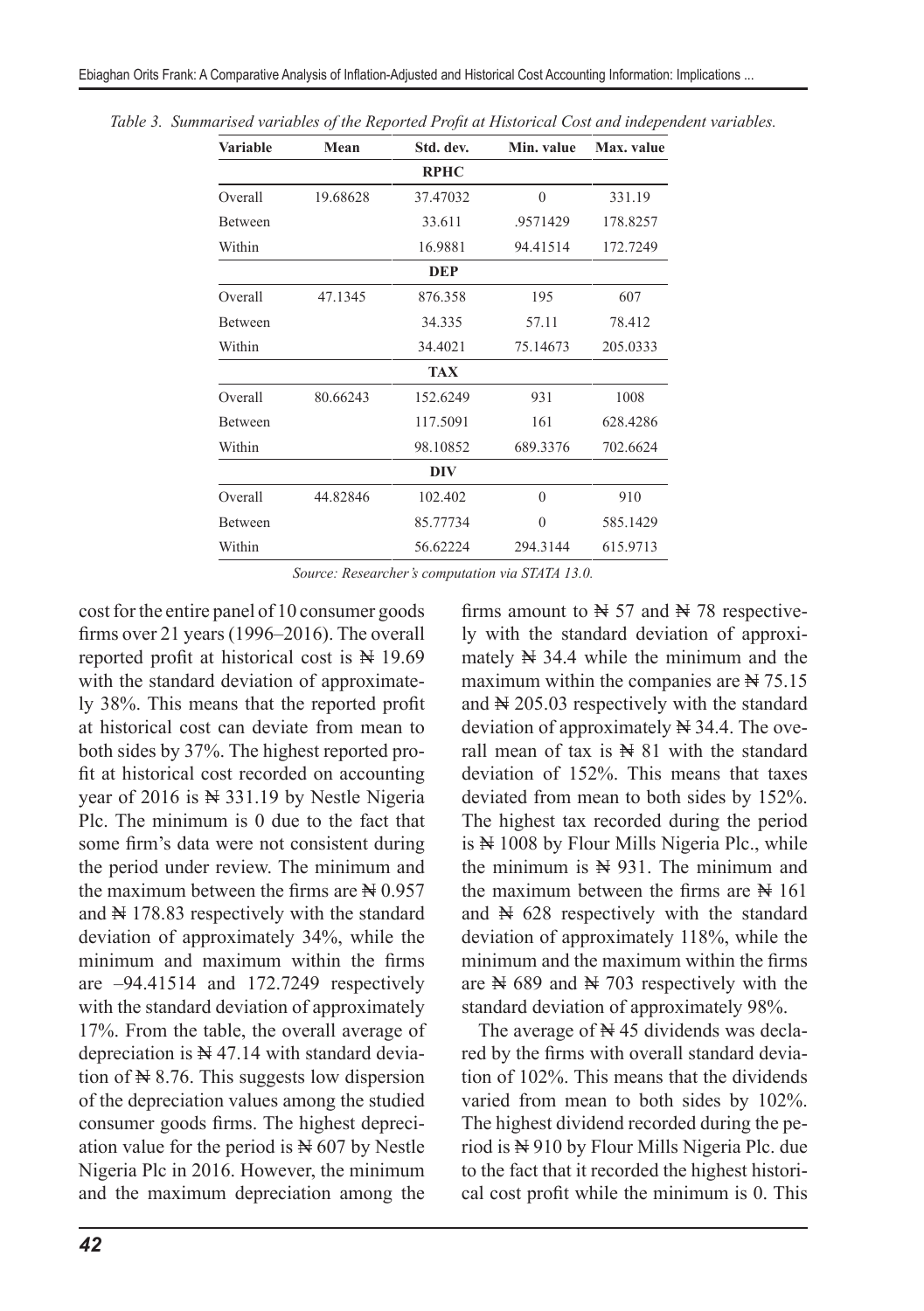result shows that some firms did not declare dividends. The minimum and the maximum between the 10 firms are 0 and  $\cancel{\text{N}}$  585 respectively with the standard deviation of approximately 86% while the minimum and the maximum within the firms are  $\aleph$  294 and N 616 respectively with the standard deviation of approximately 57%. Using the historical cost, the descriptive statistics suggests that the amount calculated for tax bills and dividend declared were far higher while depreciation charge was far lower.

Table 4 presents the summary of the three independent variables (depreciation, taxes and dividend) and reported profit at current cost for the entire panel of 10 consumer goods firms over 21 years. The overall reported profit at current cost is  $\aleph$  3.94 with the standard deviation of approximately  $\cancel{N}$  7.49. This means that the reported profit at current cost can deviate from mean to both sides by 7.5%. The highest reported profit at current cost recorded on accounting year of 2013 is N 266.28 by Nestle Nigeria Plc. The minimum is 0 due to the fact that some firm's data were not absolutely published during the period under review. The minimum and the maximum between the firms are  $\aleph 0.1914$ and  $\cancel{N}$  35.765 respectively with the standard deviation of approximately 6.7%, while the minimum and maximum within the firms are  $\#$  18.883 and  $\#$  34.545 respectively with the standard deviation of approximately 3.40%.

From the table, the overall average of depreciation is  $\mathbb{N} 119.6$  with the standard deviation of  $\cancel{\text{N}}$  375. This suggests high dispersion of the depreciation values are among the studied consumer goods firms. The highest depreciation value for the period is  $\aleph$  5,721 by Nestle Nigeria Plc. in 2016. However, the minimum and the maximum of depreciation between the firms are  $\aleph$  219 and  $\aleph$ 175 respectively with the standard deviation of approximately 26.9% while the minimum and the maximum within the firms are  $\mathbb N$  115.03 and  $\mathbb N$  141.01 respectively with standard the deviation of approximately 26.9%. The overall mean of tax is  $\mathbb{N}$  16 with the standard deviation of 31%. This means that taxes deviated from mean to both sides by 31%. The highest tax recorded during the period is  $\aleph 202$  by Flour Mills Nigeria Plc.,

| <b>Variable</b> | Mean      | Std. dev.   | Min. value | Max. value |
|-----------------|-----------|-------------|------------|------------|
|                 |           | <b>RPHC</b> |            |            |
| Overall         | 3.937256  | 7.494064    | $\theta$   | 66.238     |
| Between         |           | 6.7222      | 0.19142858 | 35.76514   |
| Within          |           | 3.39762     | 18.883028  | 34.54498   |
|                 |           | <b>DEP</b>  |            |            |
| Overall         | 119.5653  | 375.2716    | 219        | 5721.4     |
| <b>Between</b>  |           | 268.867     | 571.422    | 175.0824   |
| Within          |           | 26.88042    | 15.029346  | 41.00666   |
|                 |           | <b>TAX</b>  |            |            |
| Overall         | 16.132486 | 30.52498    | 186.2      | 201.6      |
| <b>Between</b>  |           | 23.50182    | 32.2       | 125.68572  |
| Within          |           | 19.621704   | 137.86752  | 140.53248  |
|                 |           | DIV         |            |            |
| Overall         | 8.965692  | 20.4804     | $\theta$   | 182        |
| <b>Between</b>  |           | 17.155468   | $\theta$   | 117.02858  |
| Within          |           | 11.324448   | 58.86288   | 123.19426  |

*Table 4. Summarised variables of the Reported Profit at Current Cost and independent variables.*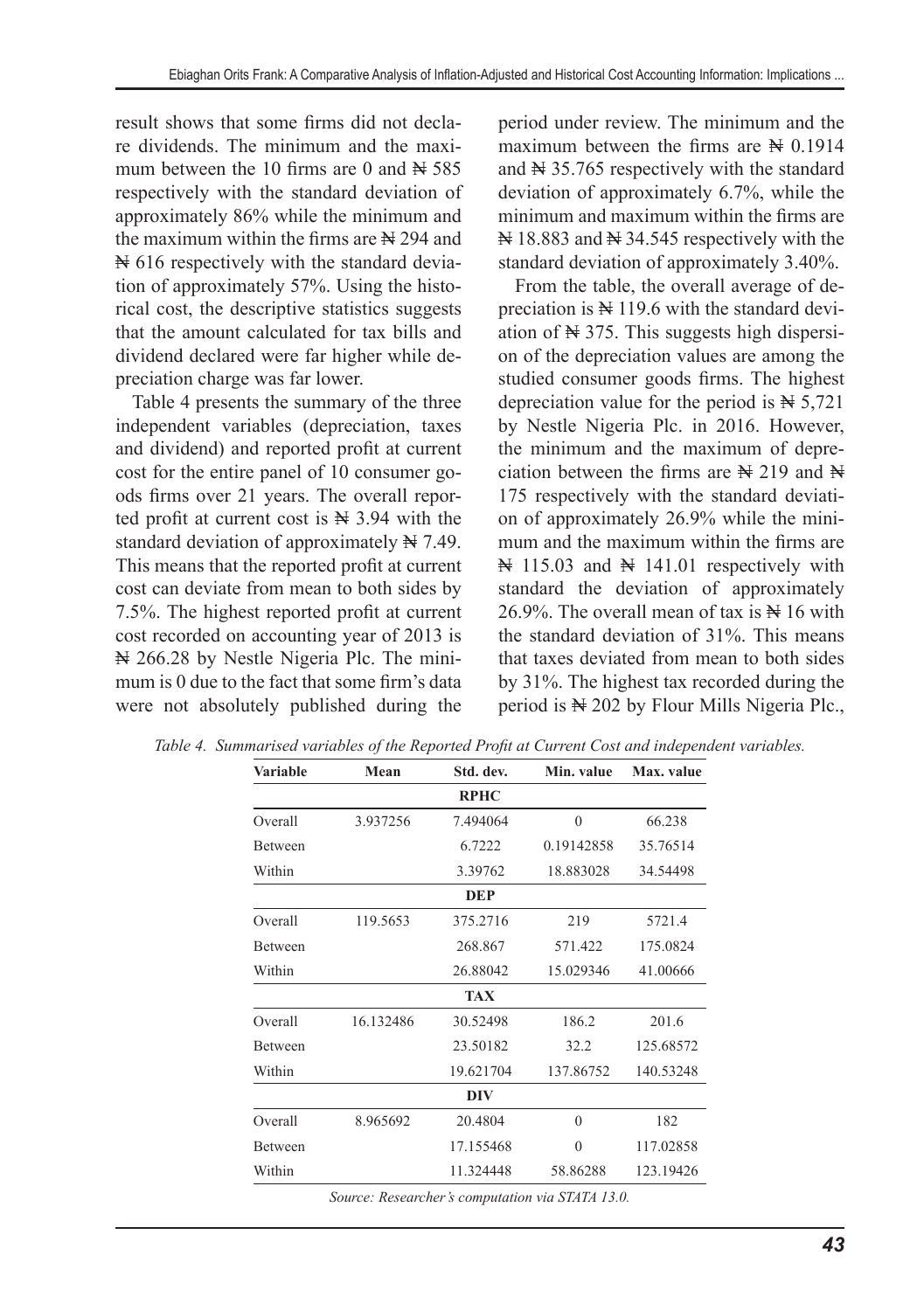while the minimum is  $\mathbb{N}$  186. The minimum and the maximum between the firms are  $\mathbb H$ 32 and  $\mathbb{N}$  126 respectively with the standard deviation of approximately 24%, while the minimum and the maximum within the firms are  $\cancel{N}$  138 and  $\cancel{N}$  141 respectively with the standard deviation of approximately 20%.

The average of  $\mathbb N$  9 dividends was reported by the firms with the overall standard deviation of 21%. This means that the dividends declared varied from mean to both sides by 21%. The highest dividend recorded during the period is  $N \geq 182$  by Flour Mills Nigeria Plc. due to the fact that it recorded the highest current cost profit while the minimum is 0. This result shows that some firms did not declare dividends. The minimum and the

maximum between the 10 firms are 0 and  $\mathbb{H}$ 117 respectively with the standard deviation of approximately 17% while, the minimum and the maximum within the firms are  $\cancel{N}$  59 and  $\mathbb{N}$  123 respectively with the standard deviation of approximately 11%. Using the current cost, the descriptive statistics suggests that the amount calculated for tax bills and dividend declared were far lower while depreciation charge was far higher when compared to the historical costs. All naira values were expressed in million.

### **Correlation analysis**

The Pearson Correlation Coefficient is used to establish the inter-correlation between the dependent and independent variables. Saun-

*Table 5. Correlation result for reported profit at historical cost & depreciation.*

| Zero  | Partial | Part                |
|-------|---------|---------------------|
| -89،ر | 0.867   | $0.87$ <sup>+</sup> |

*Source: Researcher's computation via STATA 13.0.*

*Table 6. Correlation result for reported profit at historical cost & taxes.*

| Zero  | Partial                                          | Part  |
|-------|--------------------------------------------------|-------|
| 0.755 | 0.790                                            | 0.740 |
|       | Source: Researcher's computation via STATA 13.0. |       |

*Table 7. Correlation result for reported profit at historical cost & dividend.*

*Table 8. Correlation result for reported profit at current cost & depreciation.*

| Zero | Partial | Part |
|------|---------|------|
| .00. | 00.1    | 1.00 |

*Source: Researcher's computation via STATA 13.0.*

*Table 9. Correlation result for reported profit at current cost & dividend.*

| Zero  | Partial | Part  |
|-------|---------|-------|
| 0.990 | 0.989   | 0.981 |

*Source: Researcher's computation via STATA 13.0.*

*Table 10. Correlation result for reported profit at current cost & taxes.*

| Zero | Partial | Part |
|------|---------|------|
| 00.1 | .00     | 1.00 |
|      |         |      |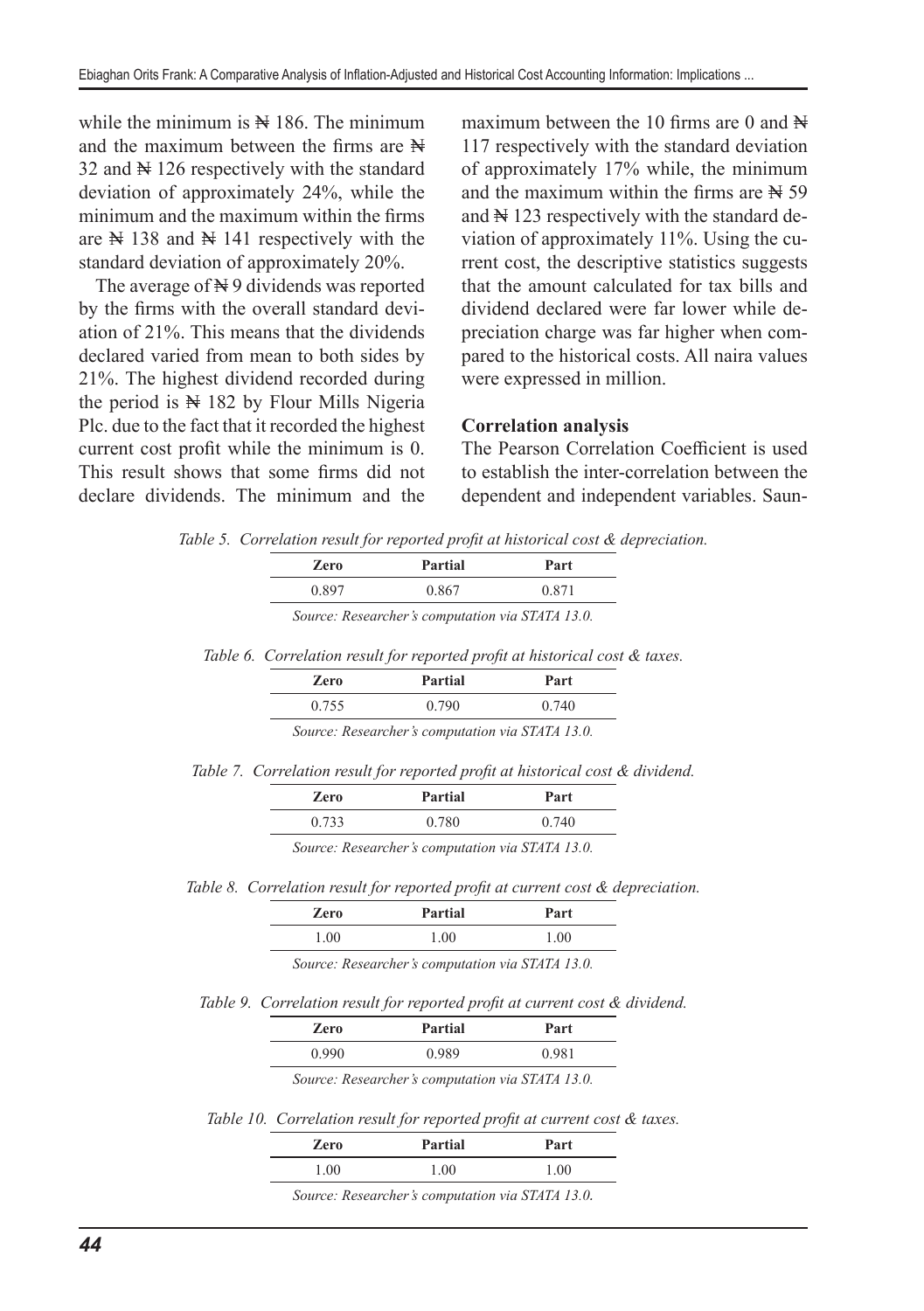ders, Lewis, Thornhill (2003) noted that there could be a strong positive relationship, a weak positive relationship and no relationship and Pearson's *r* ranges from –1.0 to 1.0, where a negative coefficient indicates inverse relations between the variables.

Table 5 shows the correlation result for reported profit at historical cost and depreciation. The result shows that the degree of association is positive and strong. This was evident in the zero, partial and part correlation value of 0.897, 0.867 and 0.871.

Table 6 shows the correlation result for reported profit at historical cost and taxes. The result shows that the degree of association is positive and strong. This was evident in the zero, partial and part correlation value of 0.755, 0.790 and 0.740.

Table 7 shows the correlation result for reported profit at historical cost and dividend. The result shows that the degree of association is positive and strong. This was evident in the zero, partial and part correlation value of 0.733, 0.780 and 0.740.

Table 8 shows the correlation result for reported profit at current cost and depreciation. The result shows that the degree of association is positive and strong. This was evident in the zero, partial and part correlation value of 1.00, 1.00 and 1.00.

Table 9 shows the correlation result for reported profit at current cost and dividend. The result shows that the degree of association is positive and strong. This was evident in the zero, partial and part correlation value of 0.990, 0.989 and 0.981.

Table 10 shows the correlation result for reported profit at current cost and taxes. The result shows that the degree of association is positive and strong. This was evident in the zero, partial and part correlation value of 1.00, 1.00 and 1.00.

### **Multi-colinearity tests**

The Pearson's correlation matrix shows that the degree of correlation between the independent variables is either low or moderate, which suggests the absence of multicollinearity between independent variables. As suggested by Van, Shahnaz, Nurasyikin (2008), the Pearson's *R* between each pair of independent variables should not exceed 0.80; otherwise, independent variables with a coefficient in excess of 0.80 may be suspected of exhibiting multicollinearity (Table 11).

The highest correlation as disclosed in the table is between Taxes (TAX) and Reported Profit at Historical Cost (RPHC) showing a value of 0.670. This confirms that there is no multicollinearity among the variables using the reported profit at historical cost.

The highest correlation as disclosed in the table is between Taxes (TAX) and Reported Profit at Current Cost (RPCC) showing a

|             | <b>RPHC</b> | <b>DEP</b> | <b>TAX</b> | DIV |
|-------------|-------------|------------|------------|-----|
| <b>RPHC</b> |             |            |            |     |
| <b>DEP</b>  | 0.319       |            |            |     |
| <b>TAX</b>  | 0.670       | 0.395      |            |     |
|             | 0.573       | 0.010      | 0.492      |     |

*Table 11. Correlation coefficients matrix of RPHC & independent variables.*

*Source: Researcher's computation via STATA 13.0.*

|  | Table 12. Summary of collinearity diagnostics: RPHC. |  |
|--|------------------------------------------------------|--|
|  |                                                      |  |

| Hypothesize No. of $CE(s)$ | Eigenvalue | <b>Condition index</b> | <b>Critical value</b> |
|----------------------------|------------|------------------------|-----------------------|
| At most 1                  | 2.907      | 1.000                  | 5%                    |
| At most 2                  | 0.084      | 5.870                  | 5%                    |
| At most 3                  | 0.008      | 18.758                 | $5\%$                 |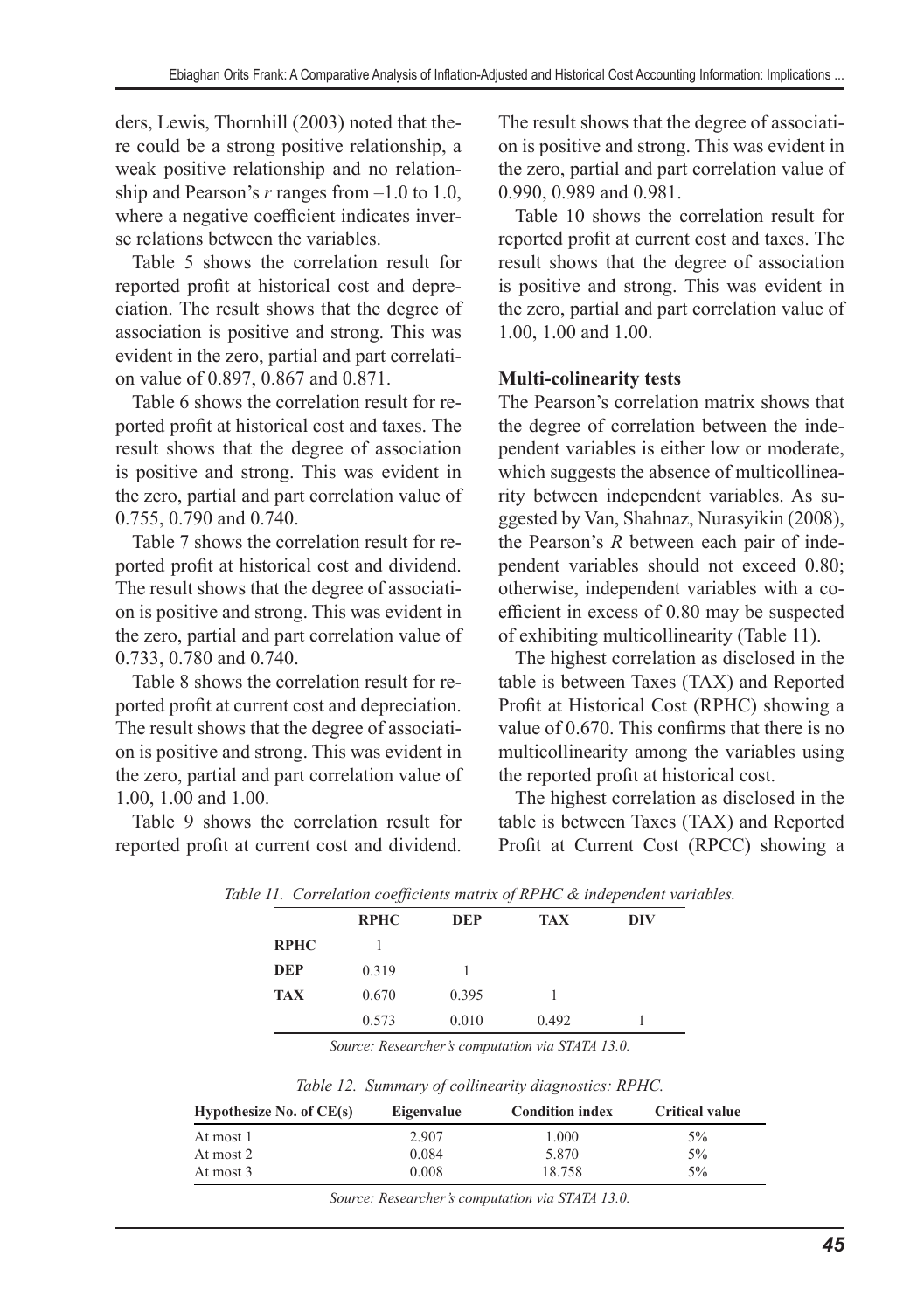value of 0.470. This confirms that there is no multicollinearity among the variables using the reported profit at current cost.

#### **Collinearity diagnostic**

The Eigenvalue was used to perform collinearity diagnostic tests in order to test for the long run relationship among the variables.

The results of the collinearity diagnostic test in Table 12 showed that there is a long run relationship among the independent variables and the reported profit at historical cost. The Eigenvalue indicated no co-integrating equation.

The results of the collinearity diagnostic test in Table 13 above showed that there is a long run relationship among independent variables and reported profit at current cost. The Eigenvalue indicated no co-integrating equation.

#### **Analysis of model**

This section provides the presentation and analysis of the regression models.

#### **a. Predictors: (constant), DEP, TAX, DIV**

Table 14 shows the regression results of the effect between the dependent variable (reported profit at historical cost) and the

independent variables (depreciation, taxes and dividend). Thus, as shown above, the value of adjusted  $R^2$  is 0.87, indicating that the independent variables in the model are explaining 87% variation on the dependent variables while the unexplained variation is just 13%. The unexplained variation of 13% accounts for the error term in the model. The high value of the adjusted R-square is an indication of a good relationship between the dependent and independent variables.

### **a. Predictors: (constant), DEP, TAX, DIV b. Dependent variable: RPHC**

It can be observed that the independent variables give a significant effect on the dependent variable, where f-value (34.279) (p-value=.000) is greater than the f-tabulated (4.74) at  $df_1 = 2$  and  $df_2 = 7$ . The test of autocorrelation using Durbin Watson (DW) test shows that the DW value of 1.93 falls within the inconclusive region of DW partition curve. Hence, it can clearly be concluded that there exists no degree of autocorrelation in the model.

#### **a. Predictors: (constant), DEP, TAX, DIV**

Table 16 shows the regression results of the effect between the dependent variable

| Eigenvalue | <b>Condition index</b> | <b>Critical value</b> |
|------------|------------------------|-----------------------|
| 3.713      | 1.000                  | 5%                    |
| 0.094      | 7.140                  | 5%                    |
| 0.007      | 14.334                 | 5%                    |
|            |                        |                       |

*Table 13. Summary of collinearity diagnostics: RPCC.*

*Source: Researcher's computation via STATA 13.0.*

| Table 14. Goodness of fit through R Square: model I. |  |  |  |
|------------------------------------------------------|--|--|--|
|                                                      |  |  |  |

| Model |                      | R Square | <b>Adjusted R Square</b> | <b>Std. Error of the Estimate</b> |
|-------|----------------------|----------|--------------------------|-----------------------------------|
|       | $0.880$ <sup>a</sup> | 0.860    | 0.870                    | 50.88256                          |

|  | Source: Researcher's computation via STATA 13.0. |
|--|--------------------------------------------------|
|--|--------------------------------------------------|

|              |                       |    | Table 15. Goodness of fit statistic: model I. |        |                    |
|--------------|-----------------------|----|-----------------------------------------------|--------|--------------------|
| Model        | <b>Sum of Squares</b> | Df | <b>Mean Square</b>                            |        | Sig.               |
| 1 Regression | 1446.925              |    | 723.463                                       | 34.279 | 0.000 <sup>b</sup> |
| Residual     | 54369.723             |    | 2589.034                                      |        |                    |
| Total        | 55816.648             |    |                                               |        |                    |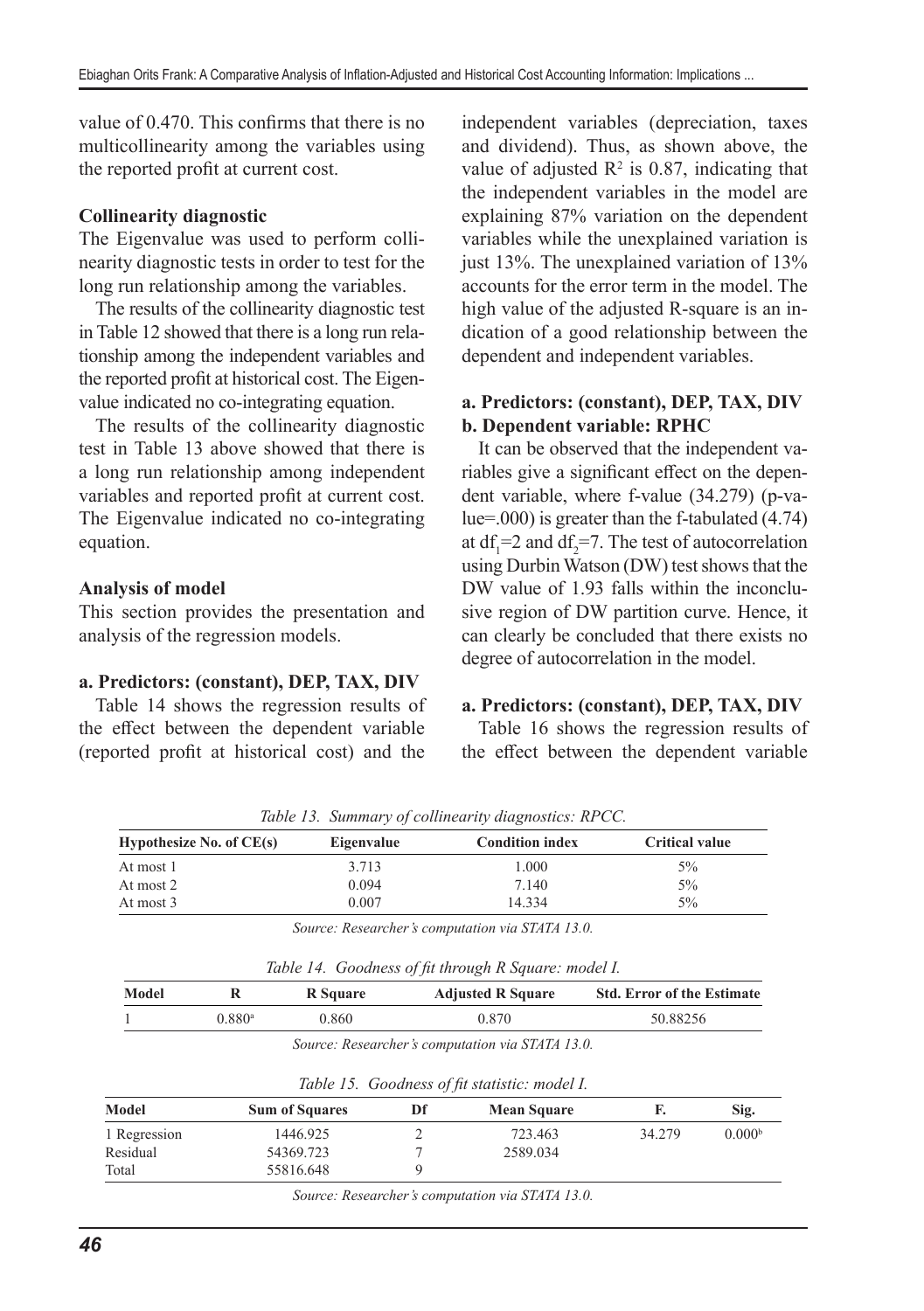| Table 16. Goodness of fit through R Square: model II. |  |  |  |  |
|-------------------------------------------------------|--|--|--|--|
|                                                       |  |  |  |  |

| Model |        | R Square | <b>Adjusted R Square</b> | <b>Std. Error of the Estimate</b> |
|-------|--------|----------|--------------------------|-----------------------------------|
|       | 0.981ª | 0.891    | 0.971                    | 93.19393                          |

*Source: Researcher's computation via STATA 13.0.*

(reported profit at current cost) and the independent variables (depreciation, taxes and dividend). As shown above, the value of adjusted  $\mathbb{R}^2$  is 0.97, indicating that the independent variables in the model are explaining 97% variation on the dependent variables while the unexplained variation is just 3%. The unexplained variation of 3% accounts for the error term in the model. The high value of the adjusted R-square is an indication of a good relationship between the dependent and independent variables.

It can be observed that the independent variables have a significant effect on the dependent variable, where f-value is 77.121 (p-value=.000) is greater than the f-tabulated of 4.74 at  $df_1 = 2$  and  $df_2 = 7$ . The test of autocorrelation using Durbin Watson (DW) test shows that the DW value of 1.871 falls within the inconclusive region of DW partition curve. Hence, it can be unambiguously concluded that there is no degree of autocorrelation in the model.

#### **Test of hypotheses**

*Ho1: There is no significant effect between depreciation charge and reported profit using both historical and current costs accounting*

As indicated in Table 18 above, the t-ratio suggests that the estimated coefficients of the regression parameters carry the right sign (negative signs), which conforms to the a priori expectation. The reason for the sign is that the reported profit is negatively influenced by the depreciation charge (DEP). This implies that an increase in depreciation will bring about a decrease in the reported profit. However, the result revealed that there is a significant effect between the depreciation and reported profit using both historical and current costs accounting.

*Ho2: There is no significant effect between tax and reported profit using both historical and current costs accounting.*

As shown in Table 19, the t-ratio suggests that the estimated coefficients of the regression parameters carry the right sign (negative signs), which conforms to the a priori expectation. The reason for the sign is that reported profit is negatively influenced by taxes (TAX). This implies that an increase in tax will bring about a decrease in the reported profit. However, the result revealed that there is significant effect between tax and reported profit using both historical and current costs accounting.

|              |                       | Table 17. Goodness of Fu statistic. model 11. |        |                    |       |
|--------------|-----------------------|-----------------------------------------------|--------|--------------------|-------|
| Model        | <b>Sum of Squares</b> | <b>Mean Square</b>                            |        | Sig.               | DW    |
| 1 Regression | 8856.345              | 4428.173                                      | 77.121 | 0.000 <sup>b</sup> | 1.871 |
| Residual     | 31534.304             | 2866.755                                      |        |                    |       |
| Total        | 40390.649             |                                               |        |                    |       |

*Table 17. Goodness of Fit statistic: model II.*

*Source: Researcher's computation via STATA 13.0.*

| Table 18. t-ratio of the Depreciation Charge. |
|-----------------------------------------------|
|-----------------------------------------------|

| <b>Variables</b> | <b>Coefficients</b> | t-statistic | Prob. |
|------------------|---------------------|-------------|-------|
| Constant         | 91.923              | 5.079       | 0.000 |
| <b>RPHC</b>      | $-0.897$            | $-3.133$    | 0.000 |
| <b>RPCC</b>      | $-0.973$            | $-8.699$    | 0.000 |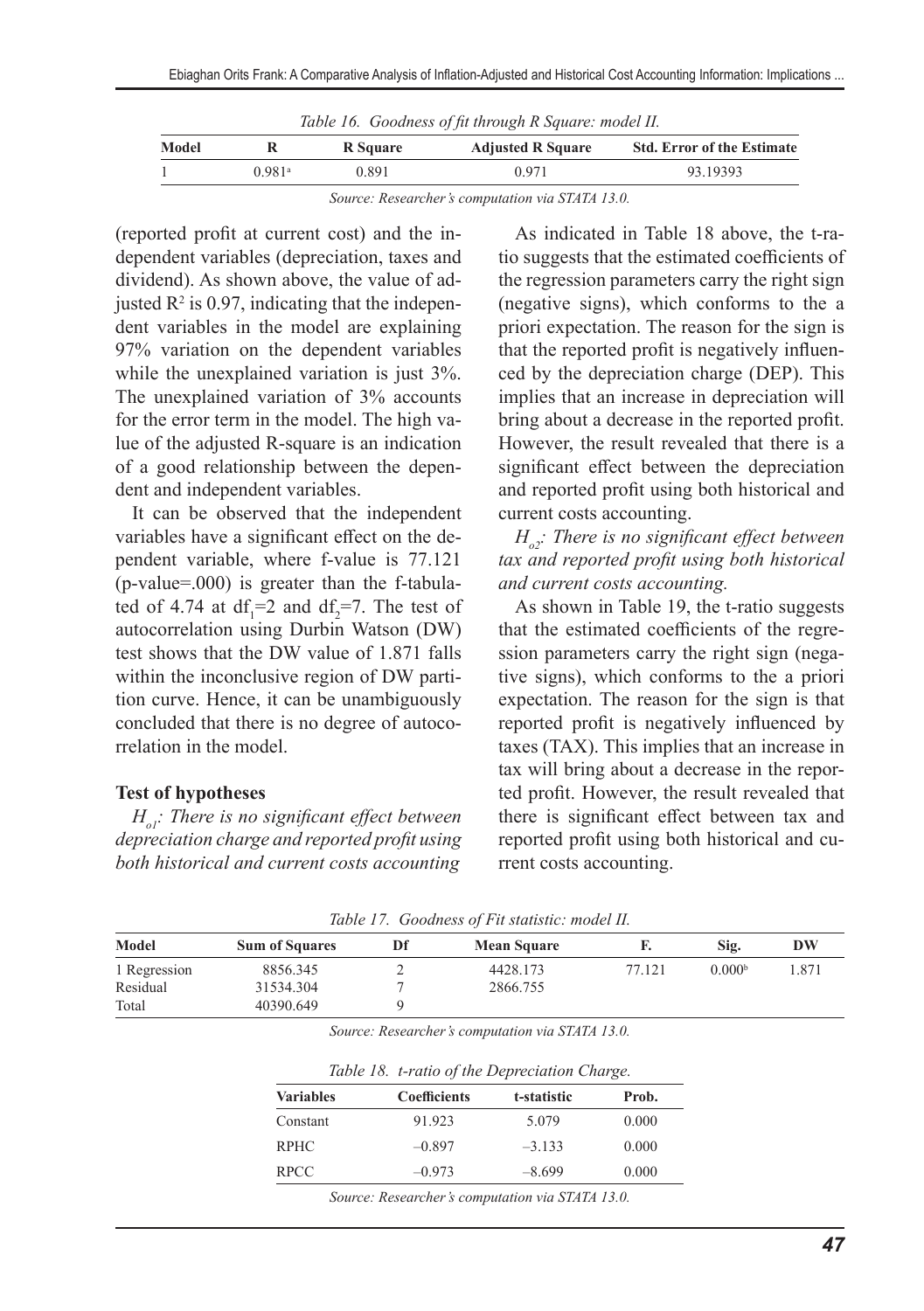| Table 19. t-ratio of Tax. |             |       |  |  |  |
|---------------------------|-------------|-------|--|--|--|
| <b>Coefficients</b>       | t-statistic | Prob. |  |  |  |
| 86.480                    | 2.293       | 0.000 |  |  |  |
| $-3.139$                  | $-4.082$    | 0.000 |  |  |  |
| $-5.101$                  | $-6.742$    | 0.000 |  |  |  |
|                           |             |       |  |  |  |

*Source: Researcher's computation via STATA 13.0.*

*Table 20. t-ratio of Dividend.*

| <b>Variables</b> | <b>Coefficients</b> | t-statistic | Prob. |
|------------------|---------------------|-------------|-------|
| Constant         | 86.480              | 2.293       | 0.000 |
| <b>RPHC</b>      | $-3.139$            | $-3.187$    | 0.000 |
| <b>RPCC</b>      | $-5.101$            | $-7.32$     | 0.000 |

*Source: Researcher's Computation via STATA 13.0.*

*Ho3: There is no significant effect between the dividend and reported profit using both historical and current costs accounting.*

As shown in Table 20, the t-ratio suggests that the estimated coefficients of the regression parameters carry the right signs (negative signs), which conforms to the a priori expectation. The reason for these signs is that reported profit is negatively influenced by dividend (DIV). This implies that an increase in dividend will bring about a decrease in the reported profit. However, the result revealed that there is a significant effect between dividend and reported profit using both historical and current costs accounting.

#### **5. Conclusion and recommendations**

Based on the empirical analysis of the comparative financial statements of the sampled companies after converting the historical cost profit account to current cost (fair value) accounts, it was clearly seen that the reported profit using current cost accounting prices was much lower than that of the historical and most of the companies operated at a loss unknowingly. The study revealed that both historical cost and fair value (current cost) accounting have a significant effect on the reported profit. Additionally, using depreciation charges as one of the major variables of the study for reporting profit, it was discovered that historical cost accounting made a lower depreciation to be charged against the revenue. This result is in line with the work of Okafor, Ogiedu (2012); Ament (2010); Fiechter, Novotny-Farkas (2011), whose analyses showed that the depreciation charged to the revenue using historical cost were low as compared to current cost method, thereby making the reported profit to be overstated. Finally, tax bill and dividends declared during the period in question. Using the historical cost reported profit to meet these obligations may lead to the companies paying out of their capital which is a serious threat to the liquidity position of the company. This finding concurred with the results of Abdel-Khalik (2011) and Tearney (2004) and was also corroborated by Kekung, Effiong (2012), who coincidentally stated that any attempt to use historical cost method in the current period would lead to the reduction in capital.

However, it is important to note that due to the cumbersome nature of the current cost accounting measurement coupled with the inconsistencies in the consumer price index which serves as the basis of conversion as well as the cost in terms of personnel and finance for implementation, no listed company is currently presenting its financial statements using current cost accounting, and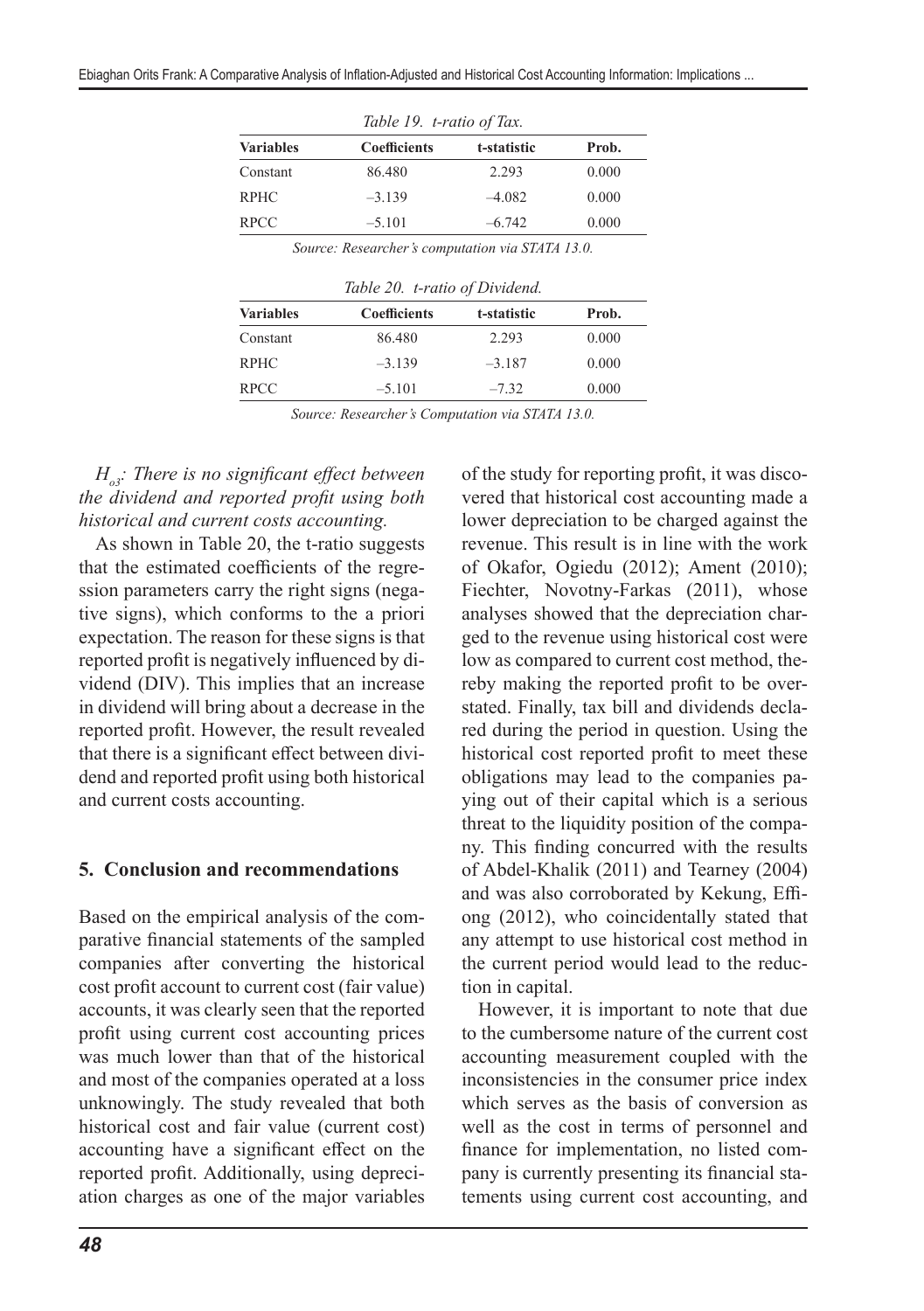there is no legislation or accounting standard compelling them to do so; hence the concept is still open to debate and further research as to whether to adopt it or not.

Based on the findings of the study, the following recommendations were made:

Since inflation has made historical cost method of accounting inadequate, transactions and accounts should be made inflation compliant to ensure that profits reported from such transactions are not misleading. The historical financial statements should be published together with current cost financial statements to lay bare before the investors and shareholders.

The Securities and Exchange Commission of Nigeria should make current cost statements a precondition for filing annual returns in the commission. The submission of accounts and financial statements adjusted for effects of price changes should be made one of the conditions for firms to be listed in the stock market. This measure will fairly protect the interest of investors especially in periods of rapid price changes.

Accounting bodies in Nigeria should organize enlightenment workshops for practising accountants and managers of companies to create awareness of current cost accounting and the need to deviate from the historical cost accounting method during inflationary period.

Companies should prepare their financial reports using both historical cost and fair value (current cost) methods simultaneously. This will allow the companies to know the true financial position of their companies before reporting dividend and other benefits.

# **References**

Abdel-Khalik, A. R. (2011). Fair value accounting and stewardship. *Accounting Perspectives,* 9(4), pp. 253–269*.*

Ament, J. (2010). The Challenge of Fair Value Reporting to the Financial Community. *Paper presented at the 17<sup>th</sup> Annual Conference of the American Society of Business and Behavioral Sciences*, February, pp. 1–15.

Anao, A. R. (1995). The Accountancy Profession And Nigerian Development An Overview in Okoye A. E and Watoseninyi, A. (Eds) (1995); Accountancy profession and Nigeria economic development (Lagos, Nigerian accounting association).

Anao, A. R. (2003). NASB Exposure Draft 22: Financial Reporting In An Inflationary Environment, Presentation at a Public Hearing, an NASB ED 22 on 12<sup>th</sup> November, Lagos, Nigeria.

Bello, A. (2009). Financial information quality and inflation accounting disclosure in Nigerian cement industry. *An unpublished Ph.D Thesis, ABU Zaria.*

Chang J. S., Wayne B. T., Han, Y. (2010). Value Relevance of FAS 157 Fair Value Hierarchy Information and the Impact on Corporate Governance Mechanisms. *The Accounting Review,* 

85(4), pp. 1375–1410.

Chea, A. C. (2011). Fair Value Accounting: Its Impacts on Financial Reporting and How It Can Be Enhanced to Provide More Clarity and Reliability of Information for User of Financial Statements. *International Journal of Business and Social Science,* 2(20), pp. 12–19.

Ebiaghan, O. F. (2009). Improving The Relevance of Financial Statements Via Inflation Accounting: A Theoretical Perspective. *Society and Development Journal,* 1(2), pp. 23–35.

Effiong, S. A. (2008). Historical cost profit and capital of the firm: An evaluation of current cost accounting as an alternative reporting approach. *Journal of Management and Enterprise Development,* 5(4), pp. 23–29*.*

Fiechter, P., Novotny-Farkas, Z. (2011). Pricing of fair values during the financial crisis: international evidence. *Working paper, University of Zurich and Goethe- University Frankfurt, 1 February.*

Glauthier, H., Underdown, P. (1986). Management And Cost accounting Principles, east Sussex, Cassel Limited.

Gore, E. D., Hertz, R. T. (2016). Fair Value